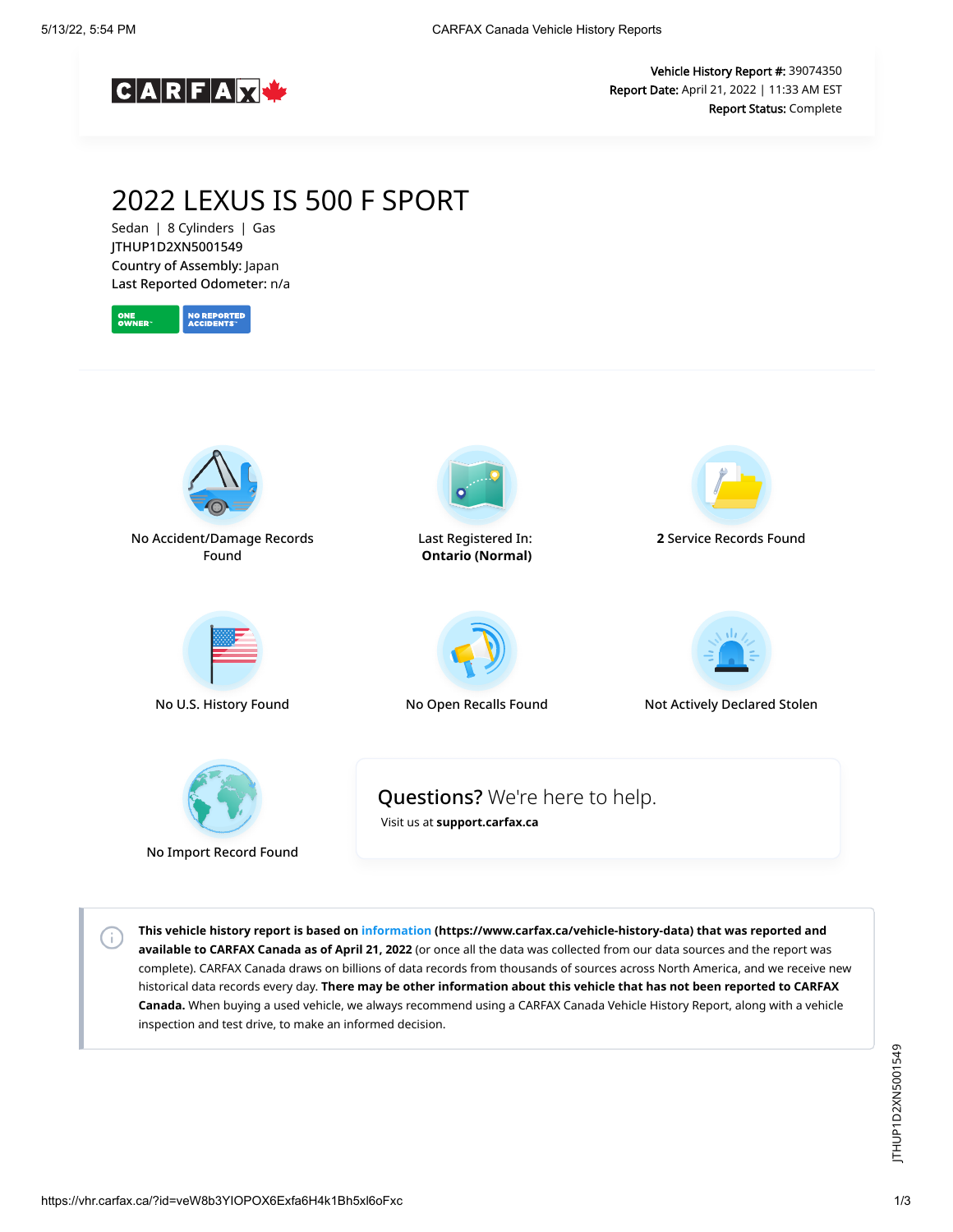# **Vehicle History Report**



There are no accidents/damage reported on this vehicle.

#### Registration

This vehicle has been registered in the province of **Ontario** in **Canada** with **Normal** branding.

**We checked for:** Inspection Required, Normal, Non-repairable, Rebuilt, Salvage and Stolen.

#### Service Records

| <b>DATE</b> | <b>ODOMETER</b> | <b>SOURCE</b>                               | <b>DETAILS</b>                                                     |
|-------------|-----------------|---------------------------------------------|--------------------------------------------------------------------|
| 2021 Dec 27 |                 | Heffner Lexus<br>Kitchener, Ontario, Canada | Vehicle serviced<br>Pre-delivery inspection completed<br>$\bullet$ |
| 2022 Jan 24 |                 | Heffner Lexus<br>Kitchener, Ontario, Canada | Vehicle serviced                                                   |

### <span id="page-1-0"></span>Open Recalls

 No safety recall information available as of the date/time that this report was generated. For additional safety recall information and nonsafety related recall campaigns, please contact LEXUS or visit **[Lexus's website.](https://www.lexus.ca/lexus/en/maintain-your-lexus/campaigns)**

#### <span id="page-1-1"></span>Stolen Vehicle Check

This vehicle is not actively declared stolen.

## Detailed History

|  | <b>DATE</b> | <b>ODOMETER</b> | <b>SOURCE</b>                               | <b>RECORD TYPE</b> | <b>DETAILS</b>   |  |
|--|-------------|-----------------|---------------------------------------------|--------------------|------------------|--|
|  | 2021 Dec 27 |                 | Heffner Lexus<br>Kitchener, Ontario, Canada | Service Record     | Vehicle serviced |  |
|  | 2022 Jan 24 |                 | Heffner Lexus<br>Kitchener, Ontario, Canada | Service Record     | Vehicle serviced |  |